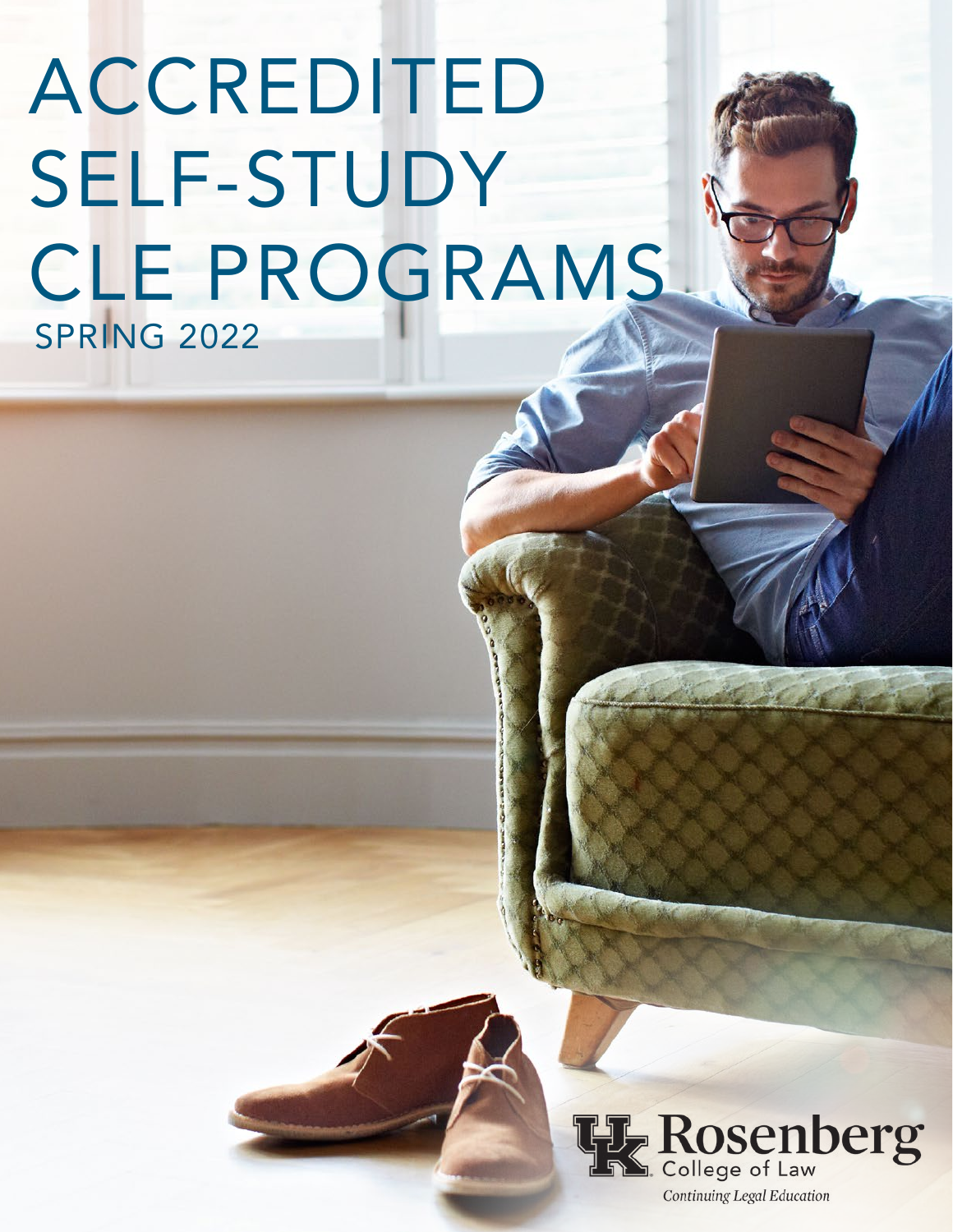# **TABLE OF CONTENTS**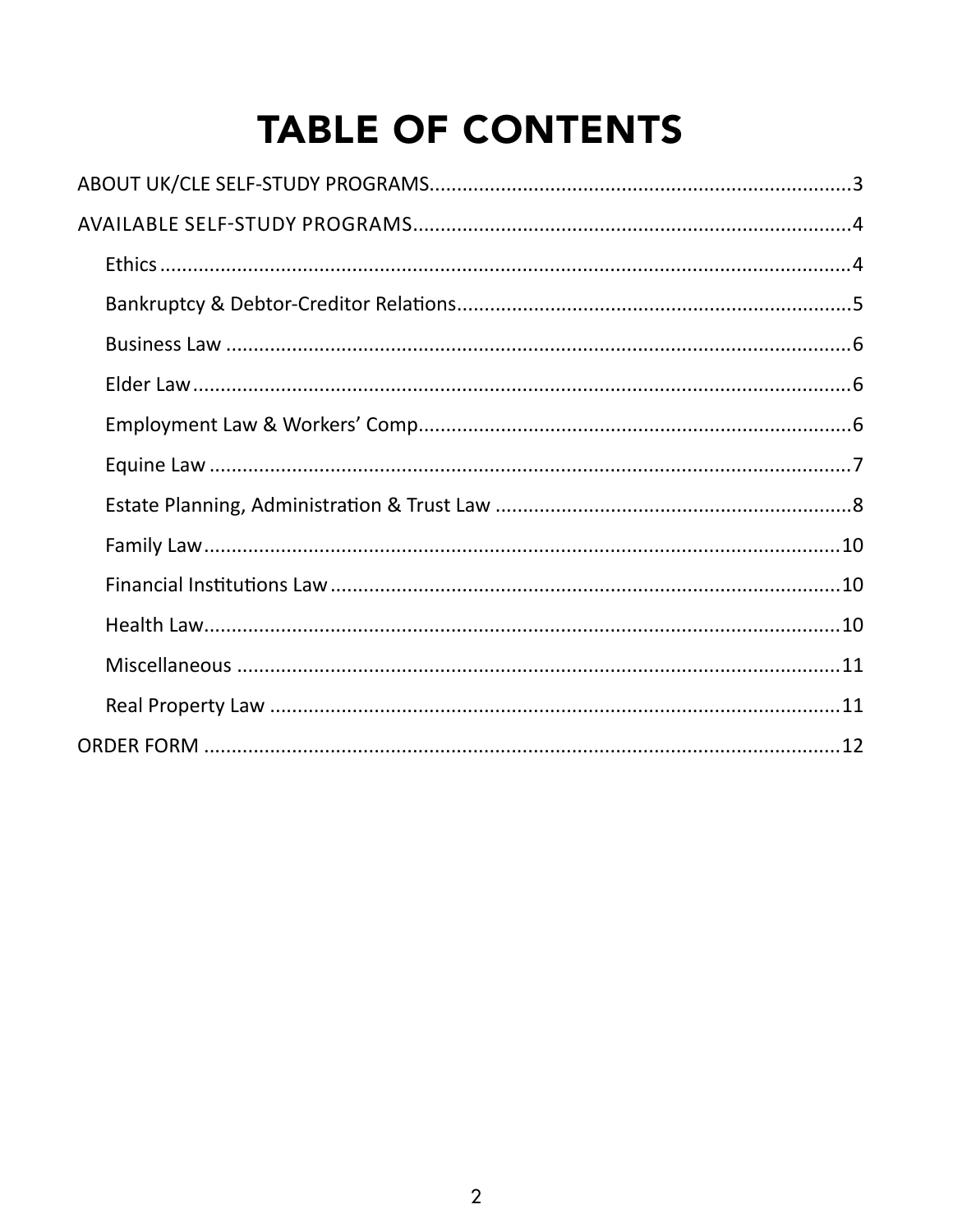# ABOUT UK/CLE SELF-STUDY PROGRAMS:

- Kentucky Supreme Court Rule 3.650 permits Kentucky attorneys to earn mandatory CLE credit toward the satisfaction of their annual requirement by participating in accredited technologically transmitted programs.
- The Self-Study programs in this brochure are only certified credit through June 30, 2022. All mailed-in CD orders, however, must be received by June 22, 2022. Call after June 22 for CD availability. NO CREDIT VOUCHER OR REFUNDS WILL BE ISSUED FOR PROGRAMS PURCHASED BUT NOT COMPLETED BY JUNE 30TH. Note: These programs are only accredited with the Kentucky Bar Association and *cannot* be used for CLE credit in Ohio, Indiana, or Tennessee.
- If you attended the live presentation of the program you are not permitted to claim credit for watching or listening to an audiovisual replay of that same CLE presentation through these Self-Study programs.
- High-speed internet access is required to stream video. For customers with low-speed dial-up or low-speed DSL, we recommend that audio CDs be purchased. Our programs are very userfriendly and technical support is also available to our customers if any problems arise.
- Only one attorney can claim CLE credit per Self-Study program, per program purchase; however, we offer additional user licenses for our Self-Study programs at reduced pricing. Call our office at 859-257-2921 for more information.

#### AVAILABLE SELF-STUDY PROGRAM FORMATS:



#### Streaming Video

You will receive an email with a link to a website where you can stream the video from the internet. You must have internet access to watch it, and you can fast-forward, rewind, or pause the video.



#### CD Audio

 $\mathcal{L}$  player  $\mathcal{L}$  player  $\mathcal{L}$  player (in the case) Tou will receive a CD in the main that will play in any CD player (in You will receive a CD in the mail the car, on the computer, on your home stereo, and more!)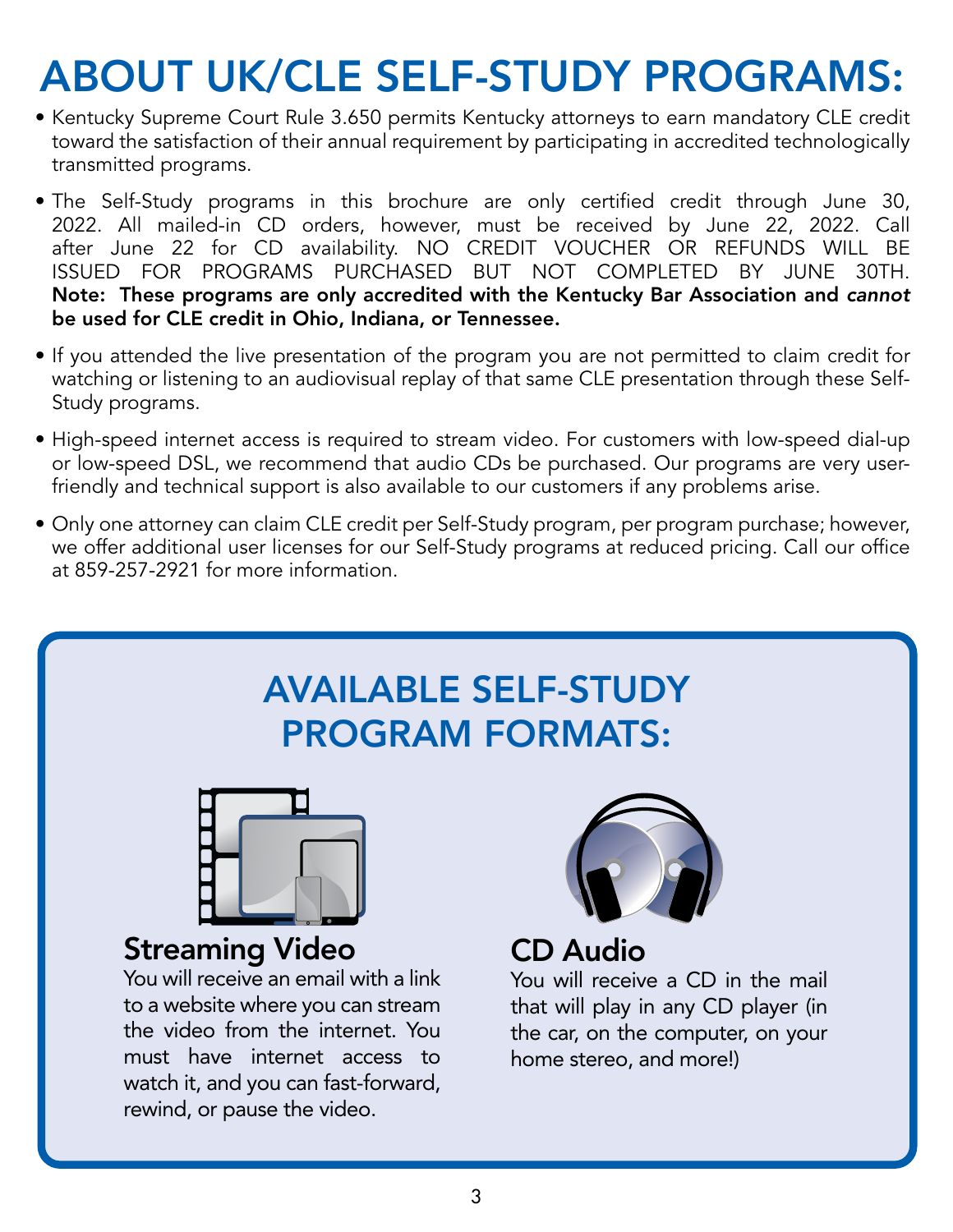### **Ethics**

<span id="page-3-0"></span>

| Data Privacy; Protecting Client Data.                                                                                                                                                                                |  |
|----------------------------------------------------------------------------------------------------------------------------------------------------------------------------------------------------------------------|--|
| Ethics for the Family Law Practitioner; Conversations with Clients Regarding End-of-Life Decisions.                                                                                                                  |  |
| Ethics Pitfalls in a Pandemic; Ethical Issues in Representation of Multiple Parties.                                                                                                                                 |  |
| Duties to Maintain Confidentiality during the COVID-19 Pandemic; What to Do When the Authorities Come<br>Knocking                                                                                                    |  |
| Ethics During a Pandemic; Uncompromising Civility: Raising the Bar of Collegiality in Pretrial & Trial Practice.                                                                                                     |  |
| Legal Ethics for the Equine Attorney (Equine Law 2019); Equine Law Legal Ethics (Equine Law 2019)                                                                                                                    |  |
| Legal Ethics for the Debtor/Creditor Relations Lawyer (Collection Law 2019); Legal Ethics for the Business Lawyer<br>(Business Associations Institute 2019)                                                          |  |
| Religion and Diversity in Your Estate Planning Practice (Estate Planning Institute 2019); Ethics Issues Arising in<br>Concurrent Representation of Spouses and Other Family Members (Estate Planning Institute 2019) |  |
| Legal Ethics for Elder Law Attorneys (Elder Law 2019); Legal Ethics for Bank Counsel: Recent Ethics Opinions and<br>Lessons from Current Scandals (Legal Issues for Financial Institutions 2019)                     |  |
| Moral Dilemmas and Legal Ethics for the Healthcare Attorney; Legal Ethics in Legal Writing for the Healthcare<br>Attorney                                                                                            |  |
| Ethics for the Estate Planner: Challenges in Recognizing and Representing Clients with Diminishing Capacity; Ethics<br>for the Family Law Practitioner                                                               |  |
|                                                                                                                                                                                                                      |  |

Legal Ethics in Legal Writing (2018); Ethical Issues for the Employment Lawyer (2018)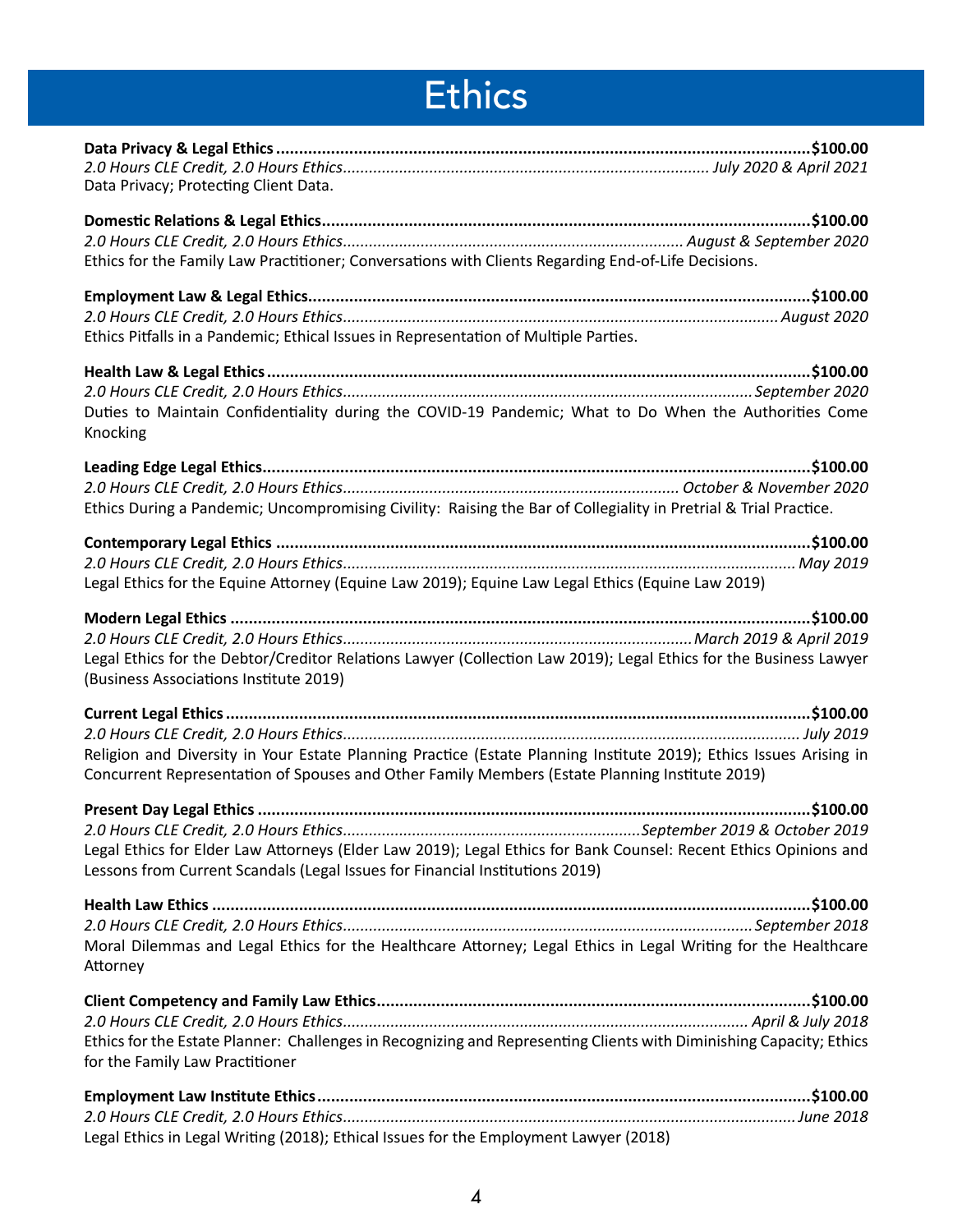### <span id="page-4-0"></span>**Bankruptcy & Debtor-Creditor Relations**

Biennial Case Law Update for the Bankruptcy Practitioner; Assessing Subchapter V's Second Year; The Law of Hemp in Kentucky and Its Intersection with Bankruptcy; Commercial Landlord/Tenant Outlook During and After COVID-19; Current Issues in Bankruptcy Appeals; Legal Ethics: Implicit Bias; The Economy and Bankruptcy Filings; Legislative Update & Bankruptcy Practice Issues on the Horizon: Bankruptcy Current Events; Evidentiary Issues in Bankruptcy Court; Legal Ethics, Cybersecurity, and Privacy Concerns in Bankruptcy

Biennial Case Law & Legislative Update for the Collections Attorney; The Fair Debt Collections Practices Act - An Update; Properly Handling Foreclosure Actions in Kentucky; Replevin Actions and Writs of Possession; The New Normal - COVID-19's Impact on the Law of the Collection Industry; Legal and Practice Issues Involving Cancellation of Indebtedness; Discovery Issues in Collection Matters; Legal Ethics, COVID-19, and the Collection Attorney

Discharge & Automatic Stay Violations; Serial Killers & Chapter 43s: Issues with Abusive Serial Filings; Pre-Bankruptcy Planning; Ethical Concerns & Attorney Impairment; Elder Law Issues in Bankruptcy; Proof of Claim Issues; Chapter 7 Trustee Issues; Of Sound Mind and Practice: Mental Well-Being for Lawyers; Consumer Bankruptcy Case Law Update; Clerk's Office Updates; The UCC in Consumer Bankruptcy Cases; Bankruptcy Law Practice Management, Judges' Roundtable: Modern Practice and Procedural Issues Before the Bankruptcy Court; Practitioner Roundtable

Discharge & Automatic Stay Violations; Serial Killers & Chapter 43s: Issues with Abusive Serial Filings; Pre-Bankruptcy Planning; Ethical Concerns & Attorney Impairment; Elder Law Issues in Bankruptcy; Proof of Claim Issues; Chapter 7 Trustee Issues; Of Sound Mind and Practice: Mental Well-Being for Lawyers; Consumer Bankruptcy Case Law Update; Clerk's Office Updates; The UCC in Consumer Bankruptcy Cases; Bankruptcy Law Practice Management, Judges' Roundtable: Modern Practice and Procedural Issues Before the Bankruptcy Court; Practitioner Roundtable

Discharge & Automatic Stay Violations; Serial Killers & Chapter 43s: Issues with Abusive Serial Filings; Pre-Bankruptcy Planning; Ethical Concerns & Attorney Impairment; Elder Law Issues in Bankruptcy; Proof of Claim Issues; Chapter 7 Trustee Issues; Of Sound Mind and Practice: Mental Well-Being for Lawyers; Consumer Bankruptcy Case Law Update; Clerk's Office Updates; The UCC in Consumer Bankruptcy Cases; Bankruptcy Law Practice Management, Judges' Roundtable: Modern Practice and Procedural Issues Before the Bankruptcy Court; Practitioner Roundtable

ABI Consumer Bankruptcy Project; Case Law Update; Small Business Bankruptcies; Entity Priorities and Equitable Mootness; Chapter 11 Legal Ethics; Evidentiary Issues; Legal Writing; UCC and Bankruptcy; Date Protection Ethics

Biennial Case Law & Legislative Update for the Collection Law Attorney; Best Practices in Collection Matters Involving the United States; What To Do When Your Debtor Files Bankruptcy; Insolvency & Workout Issues from Creditor and Debtor Perspectives; Legal Ethics for the Debtor/Creditor Relations Lawyer; Foreclosure Compliance Issues; A Primer on the Fair **Credit Reporting Act**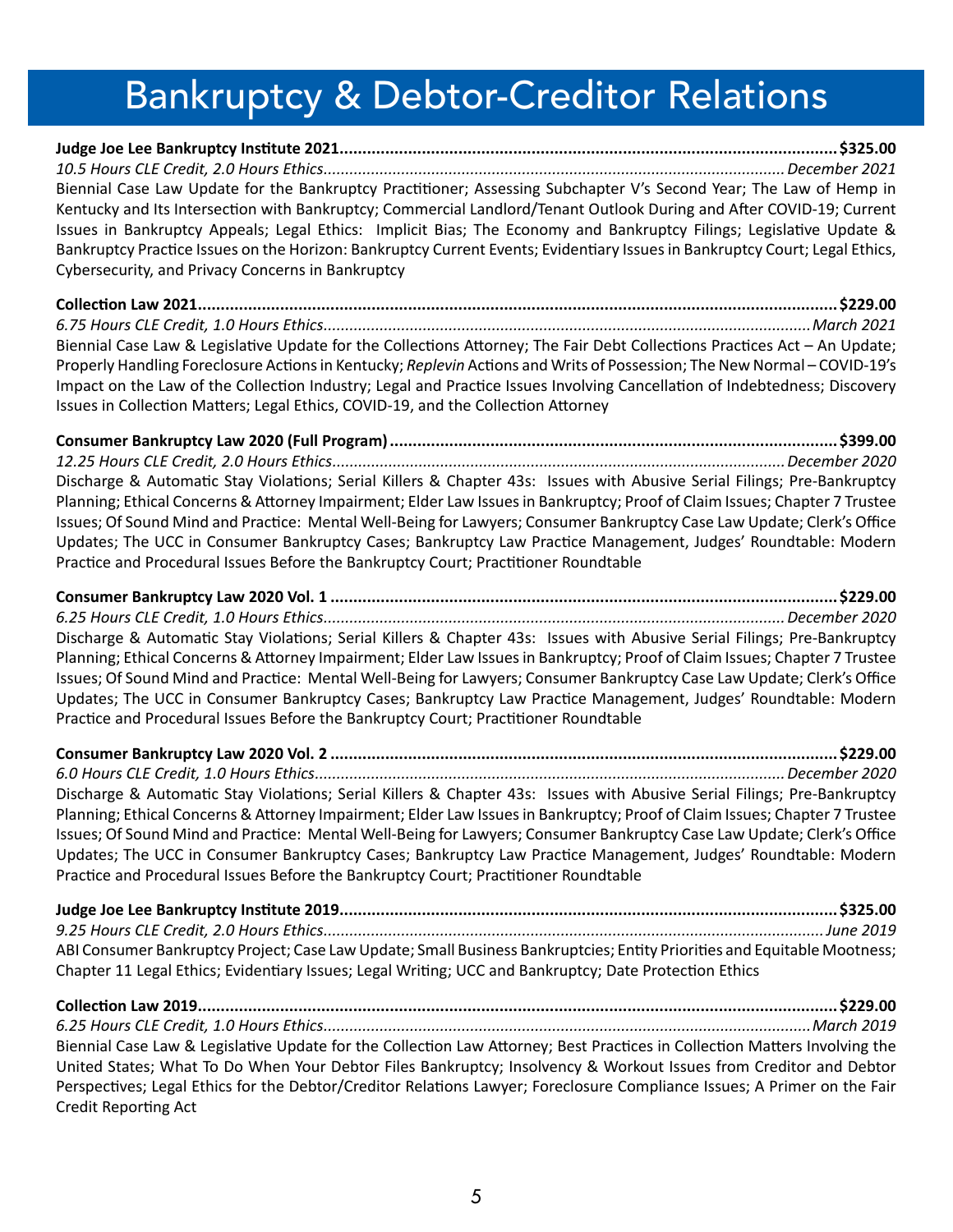#### **Business Law**

<span id="page-5-0"></span>Biennial Case Law and Legislative Update for the Business Lawyer; Planning for and Dealing with the Death of an S Corporation Sole Shareholder; What Every Business Lawyer Should Know About Securities Law; Tax Traps for Business Lawyers to Keep in Mind; Oppression in LLCs; Tools for Addressing and Avoiding Deadlock in 50-50 Entities; Ethical Issues in Representation of Multiple Parties; Business Law Practice Issues in the COVID-19 World; The Current Status of Partnerships and Partnership Law; Protecting Minority Owners with a List of Events that Require a Super-Majority Vote

Biennial Case Law and Legislative Update for the Business Lawyer; "Choice of Entity" - Tax and Drafting Considerations; Majority v. Minority Owner Provisions in LLC Operating Agreements; The Impact of the JOBS Act: Do the New Exemptions Work for Small Business Offerings?; Employment Agreements & Executive Compensation Issues; Legal Ethics for the Business Lawyer; Top Ten List of Dangerous Default Rules Under Chapter 275 & Drafting Tips; What Business Lawyers Need to Know About the New Kentucky Tax Laws; What To Be Aware of With the New Partnership Tax Audit Rules; Data Protection Requirements Under Federal, State, and Foreign Laws

#### **Elder Law**

Annual Legislative & Regulatory Update; Recent Developments: Tax and Otherwise; The Role of Private Practitioners in Kentucky Guardianship Matters; Should You Be Signing That? Capacity Issues for Elder Law Documents and Practice; Available Medicaid Waivers for Long Term Care and Community Supports; Can Elderly Victims Get Justice in Court: Legal Decision-Making Involving Elder Abuse Cases; The Elder Orphan: Representing Elder Clients Who Have No Spouse, Offspring, or Close Family; 60 Tips in 60 Minutes for the Elder Law Practitioner

The Use of Trusts in Planning for the Elderly Client; The Intersection of Divorce, Guardianship, and Elder Law; The Family Home and Elder Law; Kentucky's Caregiver Misconduct Registry; Kentucky Long-Term Care Ombudsman Program; Conversations with Clients Regarding End-of-Life Decisions; The 2020 Updates to the Kentucky POA Law and Practice; Insurance and the Elderly

Legislative, Regulatory & Policy Manual Update for Elder Law Attorneys; Legal Issues Arising from Nursing Home Discharges; Long Term Care Financial Planning Issues; Less Restrictive Alternatives to Guardianship; A Nuts & Bolts Approach to the Medicaid Appeals Process; Special Needs Trusts, Able Act Accounts, and Pooled Trusts; Legal Ethics for the Elder Law Attorney; End of Life Issues and M.O.S.T.

### **Employment Law & Workers' Comp**

#### 

Case Law Update; Occupational Exposure Cases; Safety Penalty Enhancements; Evidence Refresher For The Workers' Comp Practitioner; In the Course & Scope of Employment in Today's Work World; Mental-Physical Claims; Legal Ethics for the **Workers' Compensation Practitioner**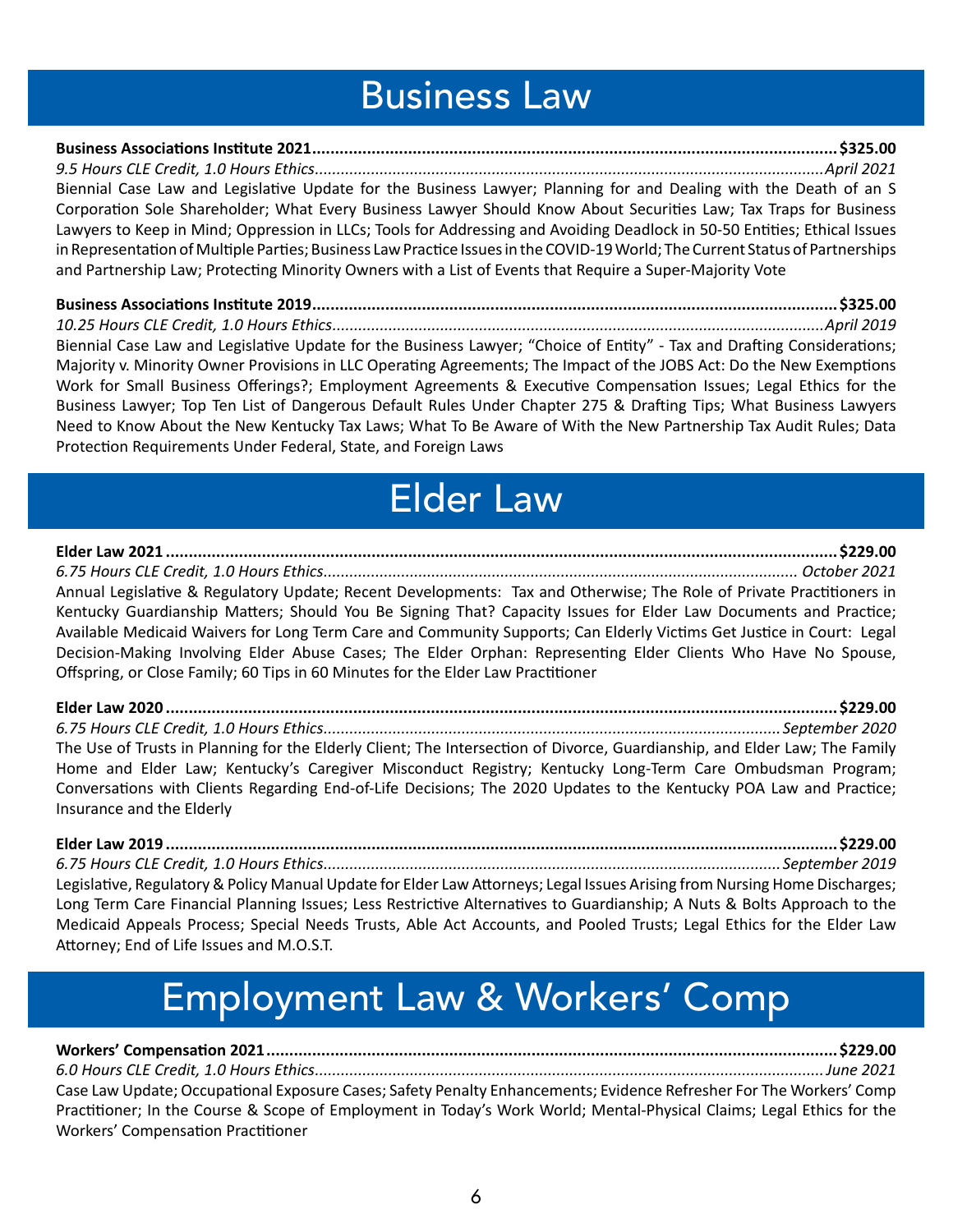#### <span id="page-6-0"></span>Employment Law & Workers' Comp (cont'd)

Recent Wage and Hour Issues & Class Action Update; Drafting Considerations in Arbitration Agreements; ERISA Basics; Why Pregnancy Discrimination Still Matters; Legal Ethics for the Employment Law Attorney; Recent NLRB Rulings, Guidance, and Decisions; Mental Health and Substance Abuse Issues in the Workplace; Successful Strategies in Negotiating and Mediating Disputes; Discrimination Law Case Law Update; CBD Oil and Other Drug Testing Issues in Today's Work World; Employment Law Issues in a COVID-19 World; The Dangers of Misclassification of Workers as Employees and/or Independent Contractors; Internal & External Investigations; Ethical Issues in Representation of Multiple Parties

Successful Strategies in Negotiating and Mediating Disputes; Drafting Considerations in Arbitration Agreements; ERISA Basics; Why Pregnancy Discrimination Still Matters; Legal Ethics for the Employment Law Attorney; Recent NLRB Rulings, Guidance, and Decisions; Mental Health and Substance Abuse Issues in the Workplace

Recent Wage and Hour Issues & Class Action Update; Discrimination Law Case Law Update; CBD Oil and Other Drug Testing Issues in Today's Work World; Employment Law Issues in a COVID-19 World; The Dangers of Misclassification of Workers as Employees and/or Independent Contractors; Internal & External Investigations; Ethical Issues in Representation of Multiple Parties

Case Law Update; Board Opinion Update; Active Impairment/Disability or Causation; Extra-Territorial Coverage; Fawbush Analysis; Direct and Natural Consequences Rule; Legal Ethics; Subrogation; Shoulder Injuries; Medicare and Medicaid; Practice Tips; Legal Ethics

#### **Equine Law**

Annual Case Law Update for the Equine Law Attorney 2021; Legal Ethics for the Equine Law Attorney: Data Privacy; Practical Considerations and Legal Strategies in the Enforcement of Agister's and Veterinarian's Liens; Frozen Semen: Some Legal and Ethical Issues to Consider; Current Drug & Medication Issues in the Equine Industry; Sexual Misconduct and Safe Sport in the Equine Industry: Overview, Update, Due Process; Equine Waivers Signed on Behalf of Minors; The History of Insurance and an Overview of Equine Mortality and Other Insurance Coverages; Hooray For Hollywood, Horses, and Lawyers! (The Sequel) How Ethical Are the Lawyers?; Laws and Regulations on Veterinary Records in Four Racing States and Racetrack Reforms; Annual Federal Legislative & Regulatory Update for the Equine Law Attorney 2021; Exclusion from Equine Venues; Equine Contract Clauses; Employment Issues in the Equine Industry; Legal Issues Involving COVID-19's Impact on the Equine Industry

Annual Case Law Update for the Equine Law Attorney 2021; Legal Ethics for the Equine Law Attorney: Data Privacy; Practical Considerations and Legal Strategies in the Enforcement of Agister's and Veterinarian's Liens; Frozen Semen: Some Legal and Ethical Issues to Consider; Current Drug & Medication Issues in the Equine Industry; Sexual Misconduct and Safe Sport in the Equine Industry: Overview, Update, Due Process; Employment Issues in the Equine Industry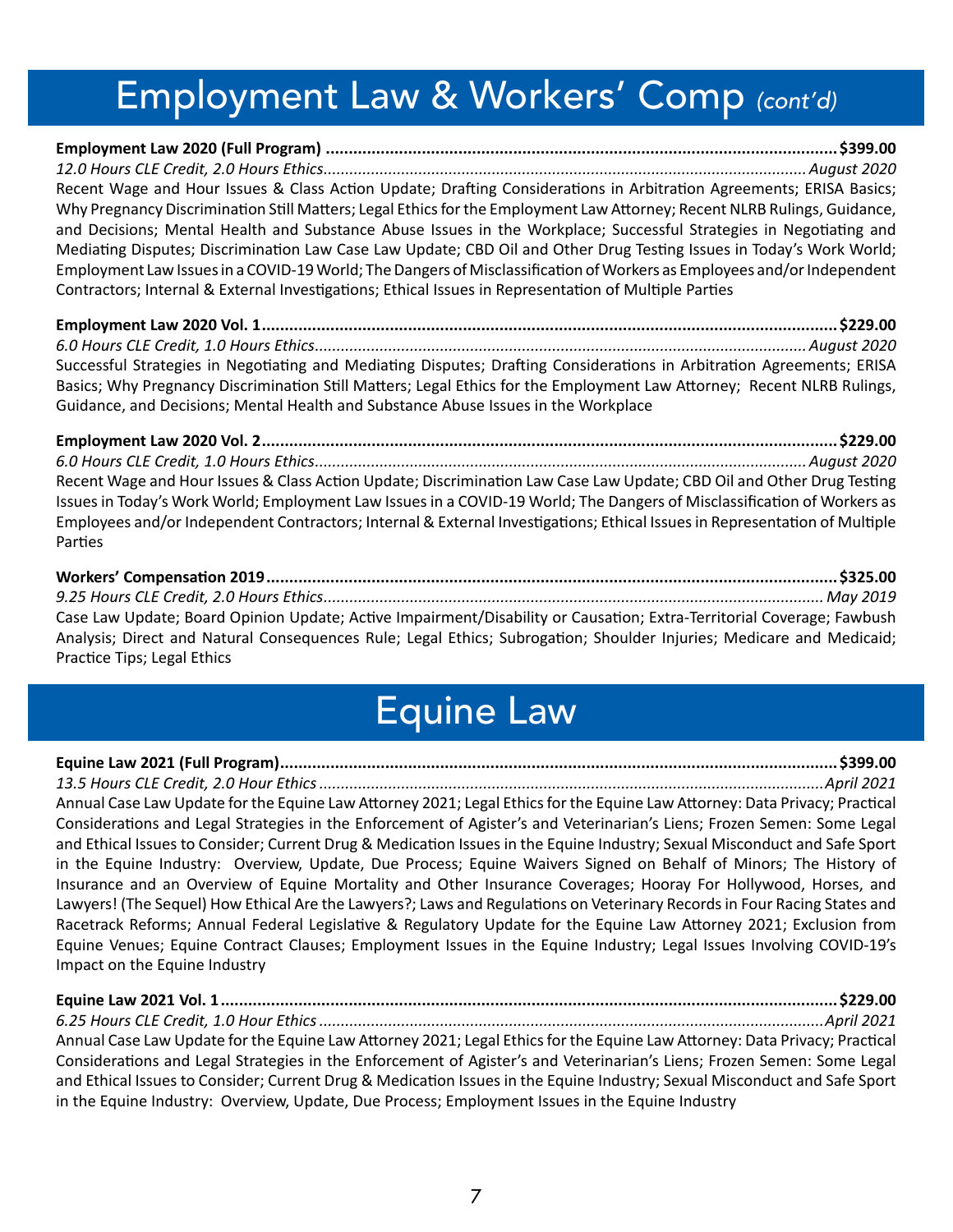#### Equine Law (cont'd)

<span id="page-7-0"></span>Equine Waivers Signed on Behalf of Minors; The History of Insurance and an Overview of Equine Mortality and Other Insurance Coverages; Hooray For Hollywood, Horses, and Lawyers! (The Sequel) How Ethical Are the Lawyers?; Laws and Regulations on Veterinary Records in Four Racing States and Racetrack Reforms; Annual Federal Legislative & Regulatory Update for the Equine Law Attorney 2021; Exclusion from Equine Venues; Equine Contract Clauses

Annual Case Law Update for the Equine Law Attorney; Annual Federal Legislative Update for the Equine Law Attorney; Equine Activity Liability Acts Update; Legal Issues in Hosting an Equine Clinic on Your Farm; Legal Ethics for the Equine Law Attorney; Equine Law Legal Ethics

#### Estate Planning, Administration & Trust Law

Notable Developments of Interest to Estate Planners; Picking Up the Pieces: Post-Divorce Planning; The SECURE Act and Other Recent Developments in Estate Planning for Retirement Assets; Lessons Learned from Charitable Remainder Trusts: The Myriad Methods of Messing Up CRTs; Fog & Confusion: Petitions to Modify Irrevocable Trusts; Crucial End of Life Documents: Facts, Forms, and a Nuts & Bolts Discussion; Ethics in Charitable Planning; The Past Year's Most Significant, Curious, or Downright Fascinating Fiduciary Cases; Kentucky Case Law, Legislative, and Practice Update for Estate Planners; Genetic Testing and Its Impact on Estate Planning and Administration; Taking Care of Business: Administering a Kentucky Decedent's Business Interests; (Some of) The Grantor Trust Rules; Insolvency Issues in Estate Administration; Just Because You Can Doesn't Mean You Should: Naming the Drafting Lawyer as Executor or Trustee

Notable Developments of Interest to Estate Planners; Picking Up the Pieces: Post-Divorce Planning; The SECURE Act and Other Recent Developments in Estate Planning for Retirement Assets; Lessons Learned from Charitable Remainder Trusts: The Myriad Methods of Messing Up CRTs; Fog & Confusion: Petitions to Modify Irrevocable Trusts; Crucial End of Life Documents: Facts, Forms, and a Nuts & Bolts Discussion; Ethics in Charitable Planning

The Past Year's Most Significant, Curious, or Downright Fascinating Fiduciary Cases; Kentucky Case Law, Legislative, and Practice Update for Estate Planners; Genetic Testing and Its Impact on Estate Planning and Administration; Taking Care of Business: Administering a Kentucky Decedent's Business Interests; (Some of) The Grantor Trust Rules; Insolvency Issues in Estate Administration; Just Because You Can Doesn't Mean You Should: Naming the Drafting Lawyer as Executor or Trustee

Initial Steps in Estate Administration; Alternatives to Formal Administration; Qualification of the Personal Representative; Locating, Collecting, and Inventorying the Decedent's Estate; Spousal Rights; Claims Against Decedents' Estates; Management and Disposition of Non-Business Property During Administration; Kentucky Inheritance Taxation; Final Settlement of the Estate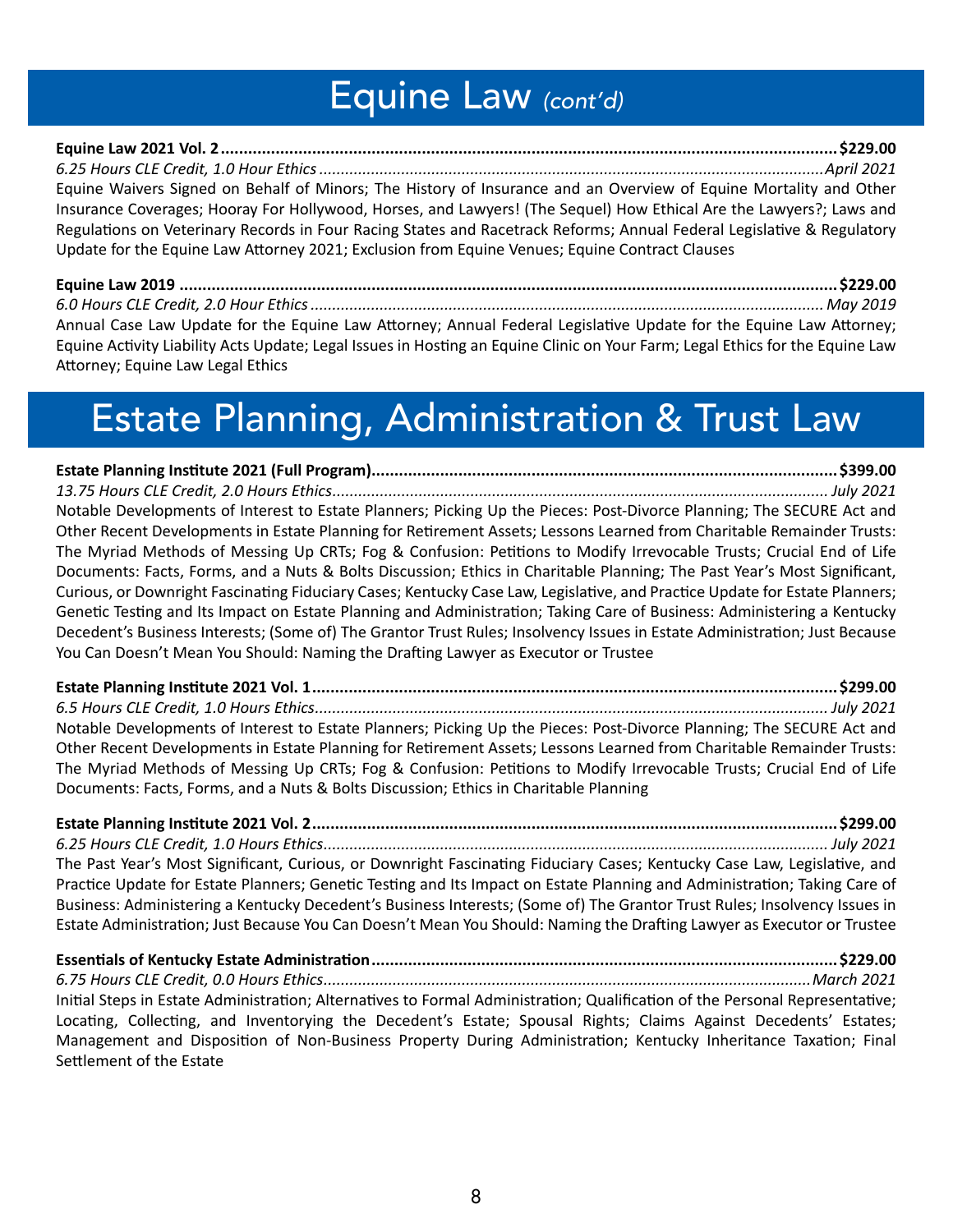#### Estate Planning, Administration & Trust Law (cont'd)

#### Notable Developments of Interest to Estate Planners; Estate Planning and Trust Management for a Brave New World; Conflicts Between Trustees and Beneficiaries; Trust and Tax Planning for IRAs in Light of the SECURE Act; Correcting Misconceptions, Dispelling Myths, and Setting the Record Straight about Elder Law and the Long-Term Care World; Life Cycle of a Family Foundation and Other Charitable Planning Issues; Annual Case Law & Legislative Update; Recent

Developments in the Uniform Trust Code; Beneficial Interests in Trusts and Dissolution of Marriage; Ethical and Professional Challenges of Dealing with Elder Financial Abuse; Life Post-Kaestner: Constitutional Considerations in the State Taxation of Trusts; Protecting Client Data: Ethics, Security, and Practicality for Estate Planners; Ten (Okay, Fourteen) Tools Every Estate Planner Should Know How to Use

Notable Developments of Interest to Estate Planners; Estate Planning and Trust Management for a Brave New World; Conflicts Between Trustees and Beneficiaries; Ethical and Professional Challenges of Dealing with Elder Financial Abuse; Correcting Misconceptions, Dispelling Myths, and Setting the Record Straight about Elder Law and the Long-Term Care World; Life Cycle of a Family Foundation and Other Charitable Planning Issues

Annual Case Law & Legislative Update; Recent Developments in the Uniform Trust Code; Beneficial Interests in Trusts and Dissolution of Marriage; Life Post-Kaestner: Constitutional Considerations in the State Taxation of Trusts; Protecting Client Data: Ethics, Security, and Practicality for Estate Planners; Ten (Okay, Fourteen) Tools Every Estate Planner Should Know How to Use

Notable Developments of Interest to Estate Planners; Tax Issues in Divorce: Before and After Tax Reform; The Past Year's Most Significant, Curious, or Downright Fascinating Fiduciary Cases; Designing Estate Plans to Withstand Challenges; Legal Ethics: Religion and Diversity in Your Estate Planning Practice; Ethics Issues Arising in Concurrent Representation of Spouses and Other Family Members

Kentucky Case Law & Legislative Update for Estate Planners; The False Panacea of Transfer on Death Registrations and Beneficiary Designations as Will (and Trust) Substitutes; Oil and Gas Interests in Estate Administration; Dawn of the Dead - The Planning Continues Beyond the Grave; Planning for the "Modern" Family; An Estate Planner's Guide to Paying for Long-Term Care without Medicaid: What Medicare, LTC Insurance, and VA Have to Offer Your Client; Current Issues with IRAs; Conservatorships, Guardianships & Curatorships in Kentucky

> For more information on these self-study products or our courses & publications, please visit our website: LAW.UKY.EDU/CLE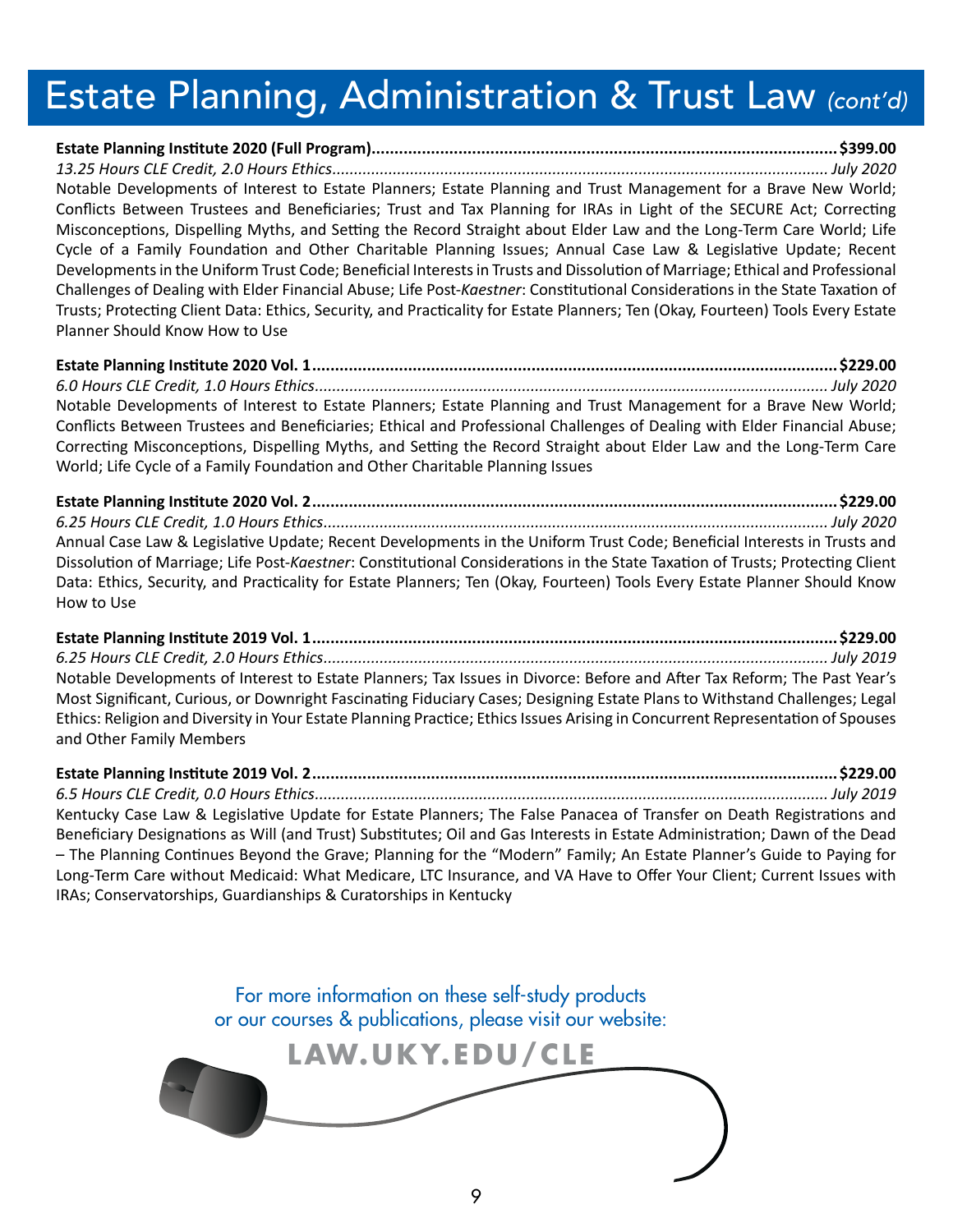### **Family Law**

<span id="page-9-0"></span>Biennial Case Law and Legislative Update;Kentucky Child-Support Update; Digital Forensics; Incapacity in the Context of Divorce; Alienation Issues in Divorce, Custody, and Visitation; Legal Ethics and Lawyer Self-Care; Family Law Practice in a Digital World; Judicial Roundtable

Biennial Case Law & Legislative Update; Current Legal Issues for the Guardian Ad Litem; Multi-Parent Families and Grandparent Rights; Hot Topics in LGBT Family Law in 2020; Assisted Reproduction Technology: What Family Law Practitioners Need to Know; Dealing With Taxes in Divorce Matters; Child Support Guidelines History in Kentucky; Ethics for the Family Law Practitioner

#### **Financial Institutions Law**

Annual Legislative & UCC Update for Bank Lawyers; Key Case Law Update for Bank Counsel; Legal Issues in Bank Technology; If You're Not at the Table, You're on the Table: Insolvency and Workout Update for Bank Counsel; Update from the Dep't of Financial Institutions; Legal Ethics Considerations During an Economic Downturn; PPP and SBA Issues for Banks; The NDAA and the Bank Secrecy Act; Commercial Real Estate Issues for Bank Counsel

Annual Legislative & UCC Update for Bank Lawyers; COVID-19: Employment Law Impacts for Banks; Financial Institutions Regulatory Update from the FDIC; Bankruptcy and Workout Update for Bank Counsel; Update from the Kentucky Department of Financial Institutions; Fraud Update for Financial Institutions Counsel; Update on Electronic Banking Issues; Bank Litigation Update; Legal Ethics for Bank Counsel

Annual UCC Update for Bank Lawyers; Legal Issues for Closely-Held Business Clients; Perspectives from the FDIC and Bank Counsel Regarding Regulatory, Governance, and Strategic Planning Issues; Bankruptcy, Insolvency, and Workout Developments for Financial Institutions; Ky. Power of Attorney Law & Elder Financial Abuse; Ky. Update on Electronic Banking Issues; What Bank Counsel Need to Know About Trust Administration and Operation; Recent Ethics Opinions and Lessons from Current Scandals

#### **Health Law**

Current Health Care Compliance Trends and Concerns; "So I Hear You Make Referrals" - Why We Have Anti-Referral Prohibitions; Cybersecurity & Trends in Healthcare; Disruptive Physician Behavior; Child/Adult/Domestic Abuse Reporting Issues; Kentucky Medicaid Managed Care Issues; Eliminating Kickbacks in Recovery Act; Legal Ethics for the Healthcare Attorney: Duties to Maintain Confidentiality during the COVID-19 Pandemic; Legal Issues Arising from Telemedicine; Requirements for Group Health Self Insurance; Hospital Negligence: Case Law Update; Physician Employment Contracts; Legal Issues with Mid-Level Providers; Treating Substance Abuse and Behavioral Health Issues in the ED and Post Discharge; Alternative Payment Models; What to Do When the Authorities Come Knocking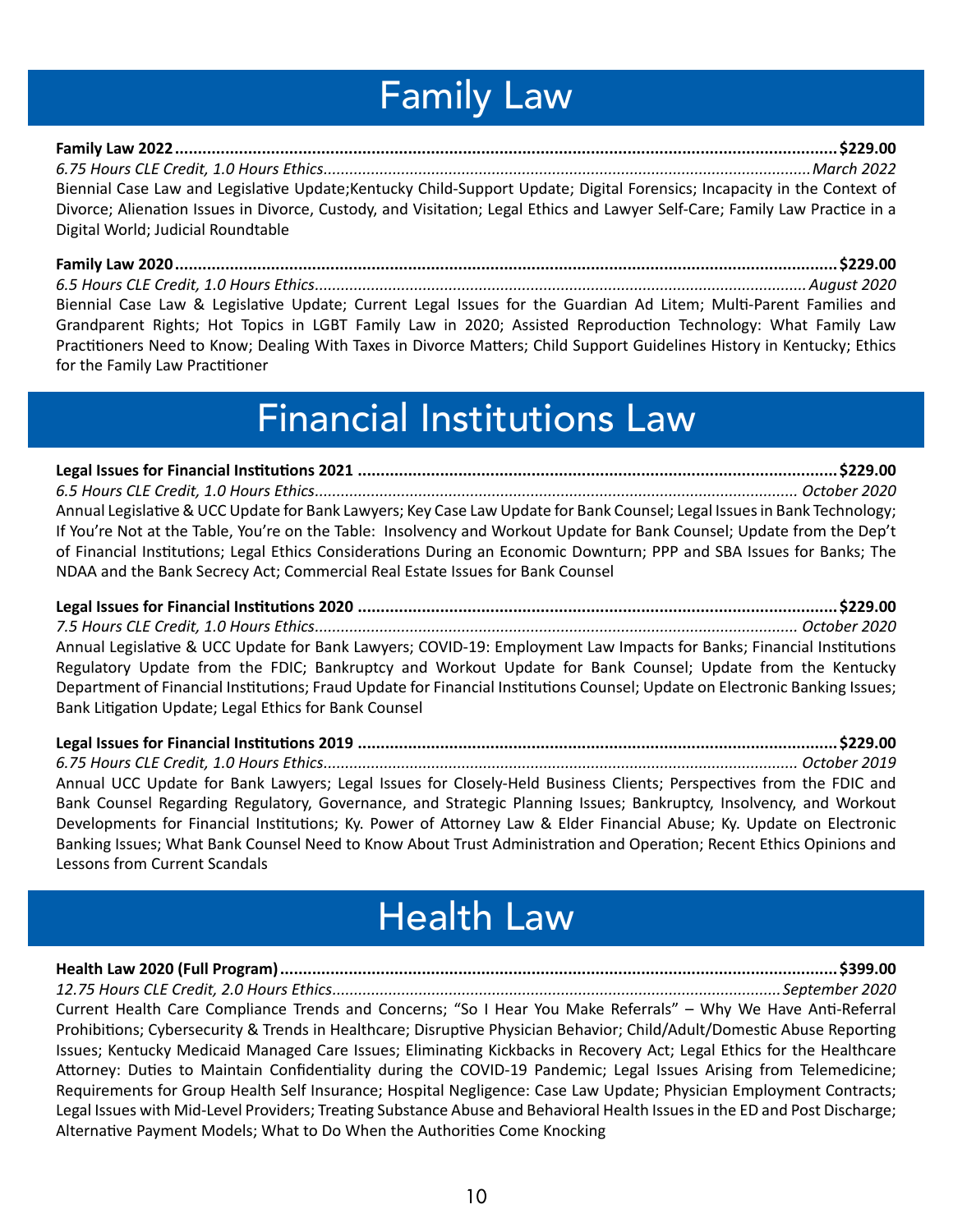#### Health Law *(cont'd)*

<span id="page-10-0"></span>**Health Law 2020 Vol. 1 .......................................................................................................................................\$229.00** *6.25 Hours CLE Credit, 1.0 Hours Ethics ..........................................................................................................September 2020* Current Health Care Compliance Trends and Concerns; "So I Hear You Make Referrals" – Why We Have Anti-Referral Prohibitions; Cybersecurity & Trends in Healthcare; Disruptive Physician Behavior; Child/Adult/Domestic Abuse Reporting Issues; Kentucky Medicaid Managed Care Issues; Eliminating Kickbacks in Recovery Act; Legal Ethics for the Healthcare Attorney: Duties to Maintain Confidentiality during the COVID-19 Pandemic

**Health Law 2020 Vol. 2 .......................................................................................................................................\$229.00** *6.5 Hours CLE Credit, 1.0 Hours Ethics ............................................................................................................September 2020* Legal Issues Arising from Telemedicine; Requirements for Group Health Self Insurance; Hospital Negligence: Case Law Update; Physician Employment Contracts; Legal Issues with Mid-Level Providers; Treating Substance Abuse and Behavioral Health Issues in the ED and Post Discharge; Alternative Payment Models; What to Do When the Authorities Come Knocking

#### **Miscellaneous**

**UK/CLE Law Updates..........................................................................................................................................\$399.00** *12.25 Hours CLE Credit, 2.0 Hours Ethics .................................................................................................................2019-2021* Notable Developments in Estate Planning; Case Law & Legislative Update for the Collections Attorney; Case & Statutory Law Update for the Business Law Practitioner; UCC Update for Bank Lawyers; Case Law for Bank Counsel; Consumer Bankruptcy Case Law Update; A Review of Key Workers' Compensation Case Law; Annual Case Law Update for the Equine Law Attorney; Biennial Case Law and Legislative Update for Family Law Practitioners; Biennial Case Law & Legislative Update for the Real Estate Attorney; Discrimination Law Case Law Update; Religion and Diversity in Your Estate Planning Practice; Ethics Issues Arising in Concurrent Representation of Spouses and Other Family Members

### Real Property Law

| Biennial Case Law & Legislative Update for the Real Estate Attorney; Landlord-Tenant Issues in the Time of COVID-19;<br>Foreclosure and Insolvency Issues in Real Estate: Residential and Commercial Properties; A Refresher on Treatment of Real<br>Property in Bankruptcy Cases; Real Estate Tax Law Update; Loan Workouts in the Aftermath of COVID-19            |  |
|----------------------------------------------------------------------------------------------------------------------------------------------------------------------------------------------------------------------------------------------------------------------------------------------------------------------------------------------------------------------|--|
| Insurance Coverage for Construction Defects 2020 Update: The Threshold "Occurrence" Issue - 50 State Survey; Public-                                                                                                                                                                                                                                                 |  |
| Private Partnerships; COVID-19 and the New Normal: What You Need to Know for Delays, Safety, and Employment; Trial of<br>Complex Construction Cases; Electronic Discovery Issues in Construction Law; Uncompromising Civility: Raising the Bar of<br><b>Collegiality in Pretrial &amp; Trial Practice</b>                                                            |  |
|                                                                                                                                                                                                                                                                                                                                                                      |  |
|                                                                                                                                                                                                                                                                                                                                                                      |  |
| Biennial Case Law & Legislative Update; Federal Developments under the Real Estate Settlement Procedures Act; Dealing<br>with Ground Leases in Kentucky; Hemp and Real Estate Law; Handling Competing Real Estate Liens and Encumbrances;<br>Real Estate Tax Law Update; The Nexus of Real Property and Health Care Provider Law; Real Estate Title Insurance Update |  |
|                                                                                                                                                                                                                                                                                                                                                                      |  |

**Construction Law Institute 2018 .........................................................................................................................\$229.00** *6.75 Hours CLE Credit, 0.0 Hours Ethics .............................................................................................................. October 2018* What To Do in Case of Bond Default; Electronically Stored Information in Construction Industry; CGL Policies; Material Price Escalation Clauses and Steel Tariffs; What Does "Means & Methods" Really Mean?; Sub-Contract Clauses; The *Spearin* Doctrine Turns 100; State Forum Selection Clauses; Fairness In Construction Acts